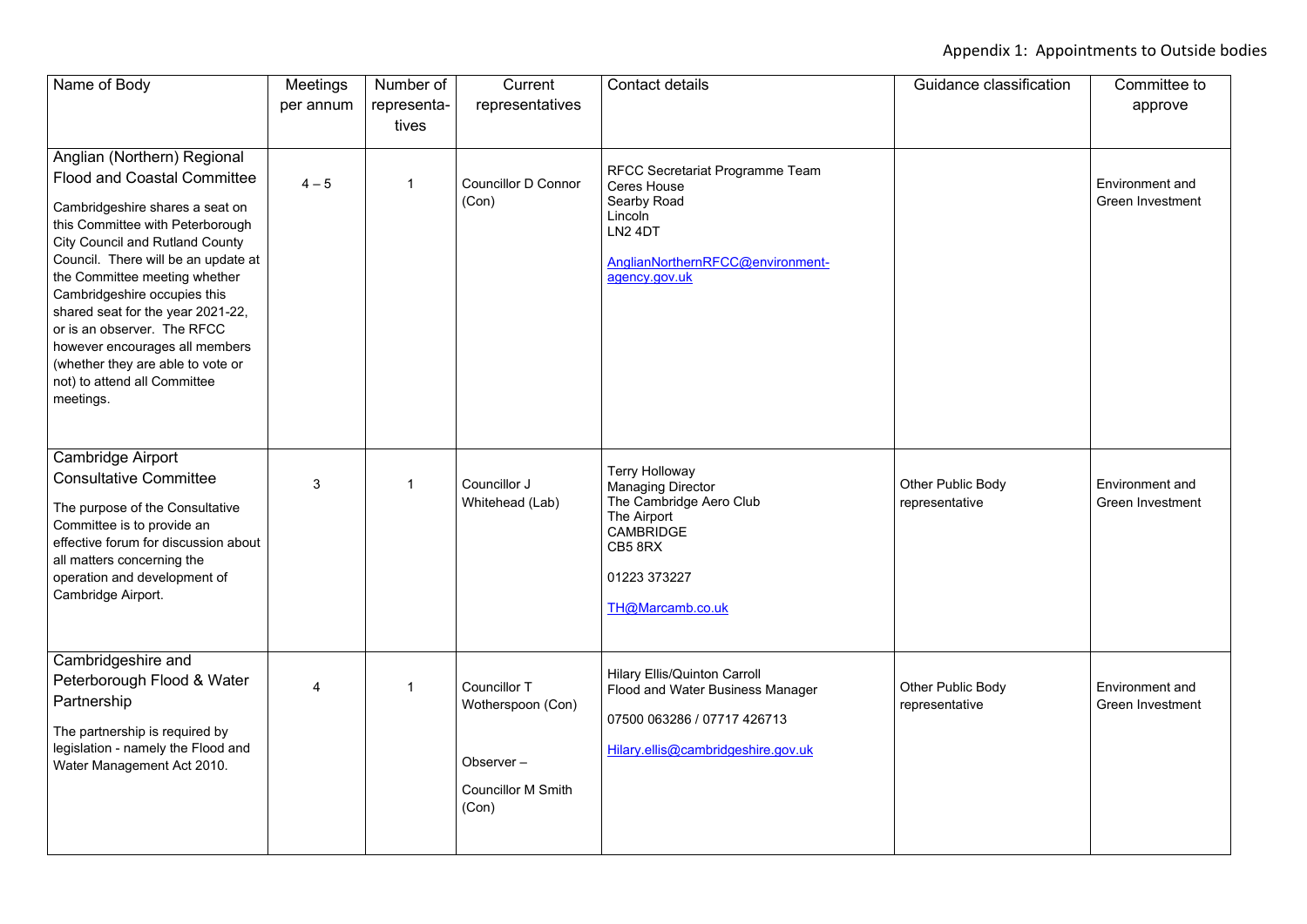| <b>Conservators of the River</b><br>Cam<br>The Conservators are the statutory<br>navigation authority for Cambridge<br>between the Mill Pond in Silver<br><b>Street to Bottisham Lock with</b><br>lesser responsibilities up-stream to<br>Byron's Pool. | 4          | [3 year<br>appointment,<br>from<br>01/01/20 to<br>31/12/22] | <b>Councillor A Bradnam</b><br>(LD)<br>[Sub - Councillor T<br>Wotherspoon (Con)]               | Tom Larnach<br><b>River Manager</b><br><b>Conservators of the River Cam</b><br>Clayhithe Office, Waterbeach<br>Cambridge, CB25 9JB<br>01223 863785<br>river.manager@camconservators.org.uk | <b>Other Public Body</b><br>representative | <b>Environment</b> and<br><b>Green Investment</b> |
|---------------------------------------------------------------------------------------------------------------------------------------------------------------------------------------------------------------------------------------------------------|------------|-------------------------------------------------------------|------------------------------------------------------------------------------------------------|--------------------------------------------------------------------------------------------------------------------------------------------------------------------------------------------|--------------------------------------------|---------------------------------------------------|
| <b>Great Fen Steering</b><br>Committee<br>Steering Group to oversee and<br>guide the development of the Great<br>Fen Project.                                                                                                                           | 6          | Observer<br><b>Status</b>                                   | <b>Councillor A Costello</b><br>(Con)                                                          | <b>Kate Carver</b><br><b>Great Fen Project Manager</b><br>01954 713513<br>Kate.Carver@wildlifebcn.org                                                                                      | Other Public Body<br>representative        | <b>Environment and</b><br><b>Green Investment</b> |
| <b>Greater Cambridge Local Plan</b><br>Inception and Joint Local<br><b>Planning Advisory Group</b><br>To facilitate a shared policy position<br>on the development of the new<br>Greater Cambridge Local Plan.                                          | <b>TBC</b> |                                                             | <b>Councillor T</b><br>Wotherspoon (Con)<br>Substitute<br><b>Councillor L Harford</b><br>(Con) | <b>Claire Tunnicliffe</b><br><b>Committee Manager</b><br>01223 457135<br>Claire.Tunnicliffe@cambridge.gov.uk                                                                               | <b>Other Public Body</b><br>representative | Environment and<br>Green Investment               |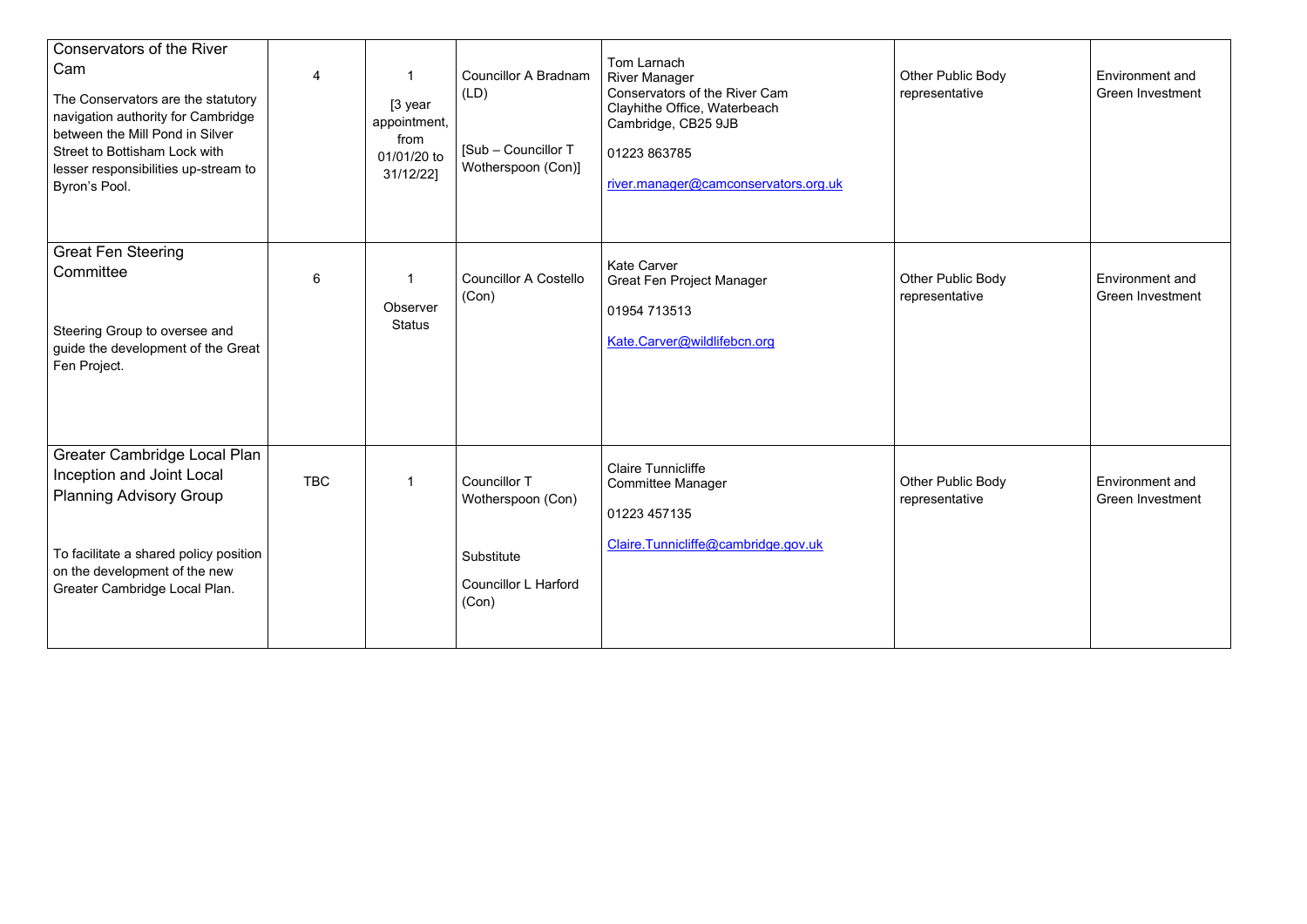| <b>Greensand Country</b><br>Landscape Partnership<br>The Greensand Country<br>Landscape Partnership has been<br>formed by a range of partners in<br>the area to work with landowners<br>and local communities and help<br>make Greensand Country a living<br>and working landscape that is<br>cherished by present and future<br>generations. | <b>TBC</b> | 1 | <b>Councillor S</b><br>Kindersley (LD) | The Old School<br><b>Southill Road</b><br>Cardington<br><b>BEDFORD</b><br><b>MK44 3SX</b><br>01234 838774<br>team@greensandcountry.com | Other Public Body<br>representative | <b>Environment</b> and<br><b>Green Investment</b> |
|-----------------------------------------------------------------------------------------------------------------------------------------------------------------------------------------------------------------------------------------------------------------------------------------------------------------------------------------------|------------|---|----------------------------------------|----------------------------------------------------------------------------------------------------------------------------------------|-------------------------------------|---------------------------------------------------|
| <b>Growing Fenland - Project</b><br><b>Delivery</b>                                                                                                                                                                                                                                                                                           | <b>TBC</b> |   | Councillor A Hay<br>(Con)              | <b>Fenland District Council</b><br><b>Fenland Hall</b><br><b>County Road</b><br><b>MARCH</b>                                           | Other Public Body<br>representative | <b>Environment</b> and<br>Green Investment        |
| <b>Chatteris Stakeholder Group</b>                                                                                                                                                                                                                                                                                                            |            |   | <b>Councillor J French</b><br>(Con)    | <b>PE15 8NQ</b>                                                                                                                        |                                     |                                                   |
| <b>March Stakeholder Group</b>                                                                                                                                                                                                                                                                                                                |            |   | <b>Councillor C Boden</b>              |                                                                                                                                        |                                     |                                                   |
| <b>Whittlesey Stakeholder Group</b>                                                                                                                                                                                                                                                                                                           |            |   | (Con)                                  |                                                                                                                                        |                                     |                                                   |
| Wisbech Stakeholder Group                                                                                                                                                                                                                                                                                                                     |            |   | <b>Councillor S Tierney</b><br>(Con)   |                                                                                                                                        |                                     |                                                   |
| A Cambridgeshire and<br>Peterborough Combined Authority<br>Funded Master Planning Group.                                                                                                                                                                                                                                                      |            |   | Sub: Councillor S King<br>(Con)        |                                                                                                                                        |                                     |                                                   |
| <b>London Stansted Corridor</b><br><b>Consortium Board</b>                                                                                                                                                                                                                                                                                    |            |   |                                        | J McGill                                                                                                                               |                                     |                                                   |
|                                                                                                                                                                                                                                                                                                                                               |            |   | <b>Councillor I Bates</b><br>(Con)     | Director, London Stansted Cambridge<br>Consortium                                                                                      | Other Public Body<br>representative | <b>Environment</b> and<br><b>Green Investment</b> |
| A group of authorities and<br>organisations in a corridor from<br>London to Cambridge and<br>Peterborough who are lobbying for<br>improved infrastructure and<br>connectivity.                                                                                                                                                                |            |   |                                        | 020 84895282<br>John.McGill@haringey.gov.uk                                                                                            |                                     |                                                   |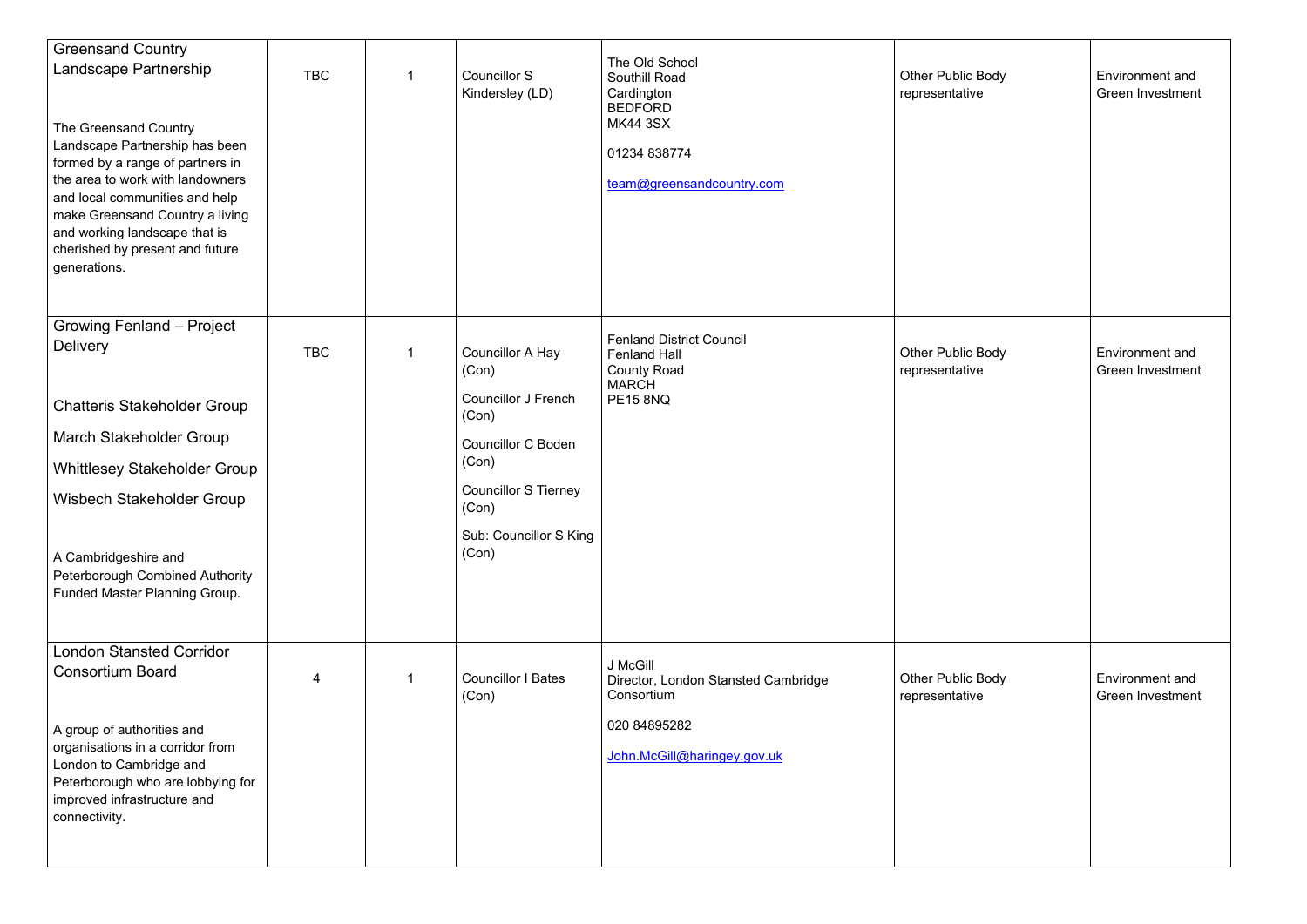| <b>Natural Cambridgeshire</b><br>Natural Cambridgeshire consists of<br>a broad range of local<br>organisations, businesses and<br>people whose aim is to bring about<br>improvements in their local natural<br>environment.                                                                                                                | 4 | <b>Councillor T</b><br>Wotherspoon (Con)                                                 | <b>Phil Clark</b><br><b>Community Green Spaces Manager</b><br>01223 715686<br>philip.clark@cambridgeshire.gov.uk            | <b>Other Public Body</b><br>representative | <b>Environment</b> and<br><b>Green Investment</b> |
|--------------------------------------------------------------------------------------------------------------------------------------------------------------------------------------------------------------------------------------------------------------------------------------------------------------------------------------------|---|------------------------------------------------------------------------------------------|-----------------------------------------------------------------------------------------------------------------------------|--------------------------------------------|---------------------------------------------------|
| <b>RECAP Board</b><br><b>RECAP</b> (Recycling in<br>Cambridgeshire & Peterborough) is<br>a partnership of authorities across<br>Cambridgeshire & Peterborough<br>working together to provide<br>excellent waste and recycling<br>services to meet local needs. The<br><b>RECAP Board is the Member level</b><br>group of this partnership. | 4 | Councillor J<br>Schumann (Con)<br>Councillor T<br>Wotherspoon (Con) -<br>substitute      | <b>Neil Slopes</b><br>neil.slopes@huntingdonshire.gov.uk<br><b>Bryony Rothwell</b><br>Bryony.rothwell@cambridgeshire.gov.uk | <b>Other Public Body</b><br>representative | Environment and<br>Green Investment               |
| <b>St Neots Master Plan</b><br><b>Steering Group</b>                                                                                                                                                                                                                                                                                       |   | <b>Councillor J Wisson</b><br>(Con)<br><b>Councillor D Wells</b><br>$(Con)$ – substitute | Domenico Cirillo<br>domenico.cirillo@cambridgeshire.peterborough-   representative<br>ca.gov.uk                             | Other Public Body                          | <b>Environment</b> and<br><b>Green Investment</b> |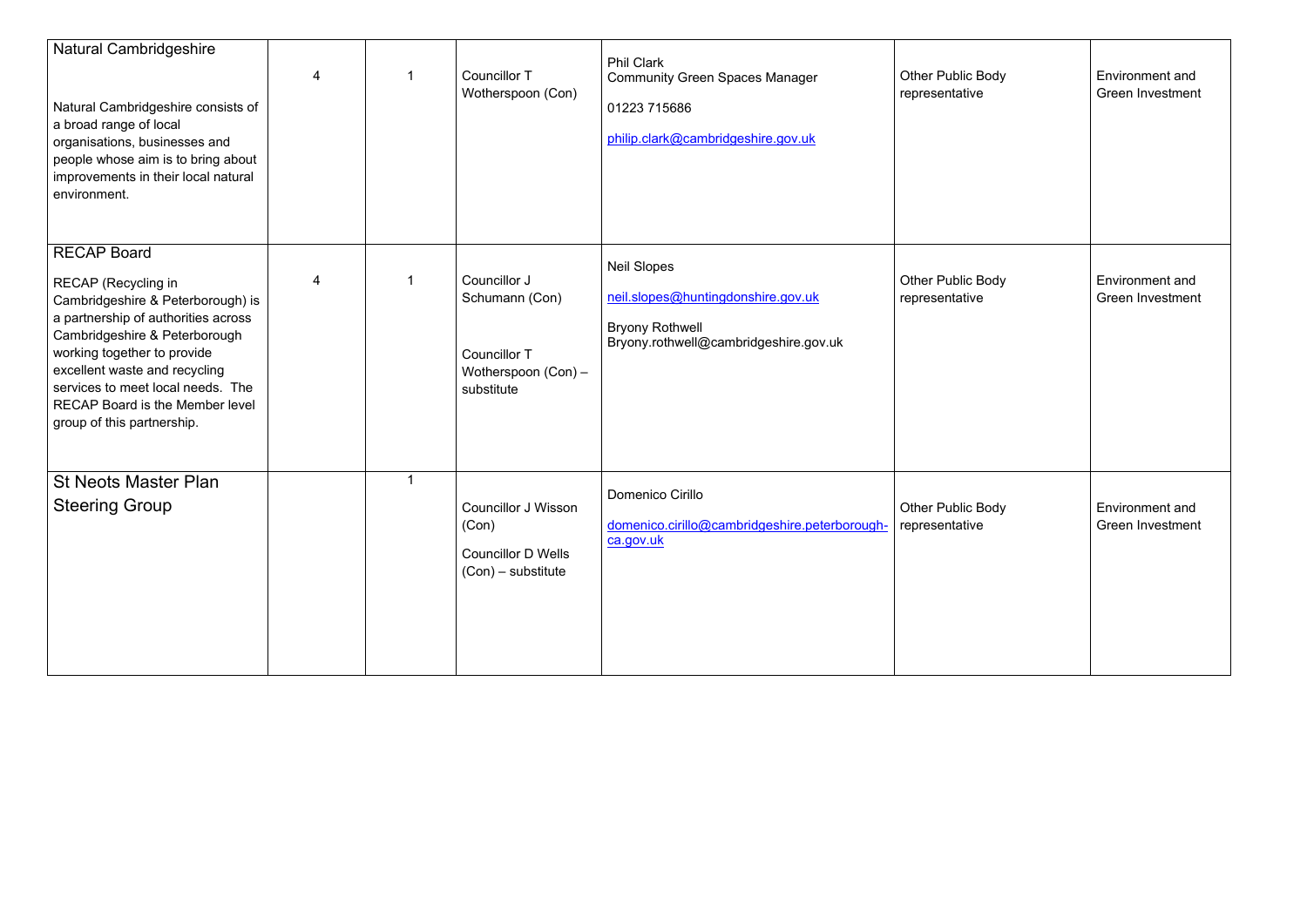| Anglian (Great Ouse)<br><b>Regional Flood Coastal</b><br>Committee<br>The Regional Flood and Coastal<br>Committee is a body through which<br>the Environment Agency carries out<br>its work on flood risk management<br>and is responsible for:                                                                                                                                                                                       | 2                                             | 3 | <b>Councillor M Smith</b><br>(Con)<br>Councillor J<br>Schumann (Con)<br><b>Councillor T</b><br>Wotherspoon (Con)<br>Substitutes: | Nigel Wood,<br>Nigel.Wood1@environment-agency.gov.uk                                                         | Other Public Body<br>representative | <b>Environment and</b><br><b>Green Investment</b> |
|---------------------------------------------------------------------------------------------------------------------------------------------------------------------------------------------------------------------------------------------------------------------------------------------------------------------------------------------------------------------------------------------------------------------------------------|-----------------------------------------------|---|----------------------------------------------------------------------------------------------------------------------------------|--------------------------------------------------------------------------------------------------------------|-------------------------------------|---------------------------------------------------|
| maintaining or improving any<br>$\bullet$<br>watercourses which are<br>designated as main rivers;<br>maintaining or improving any<br>$\bullet$<br>tidal defences;<br>installing and operating flood<br>$\bullet$<br>warning systems;<br>controlling actions by riparian<br>$\bullet$<br>owners and occupiers which<br>might interfere with the free flow<br>of watercourses;<br>supervising Internal Drainage<br>$\bullet$<br>Boards. |                                               |   | <b>Councillor D Ambrose</b><br>Smith (Con)<br><b>Councillor L Harford</b><br>(Con)<br><b>Councillor M Goldsack</b><br>(Con)      |                                                                                                              |                                     |                                                   |
| <b>Future Parks Accelerator</b><br><b>Member Reference Group</b>                                                                                                                                                                                                                                                                                                                                                                      | $4 - 6$<br>(N.B. Project<br>ends March<br>22) |   | <b>Councillor I Bates</b><br>(Con)                                                                                               | Rob Pearce / Quinton Carroll<br>Robert.pearce@cambridgeshire.gov.uk<br>Quinton.carroll@cambridgeshire.gov.uk | Other public body<br>representative | Environment & Green<br>Investment                 |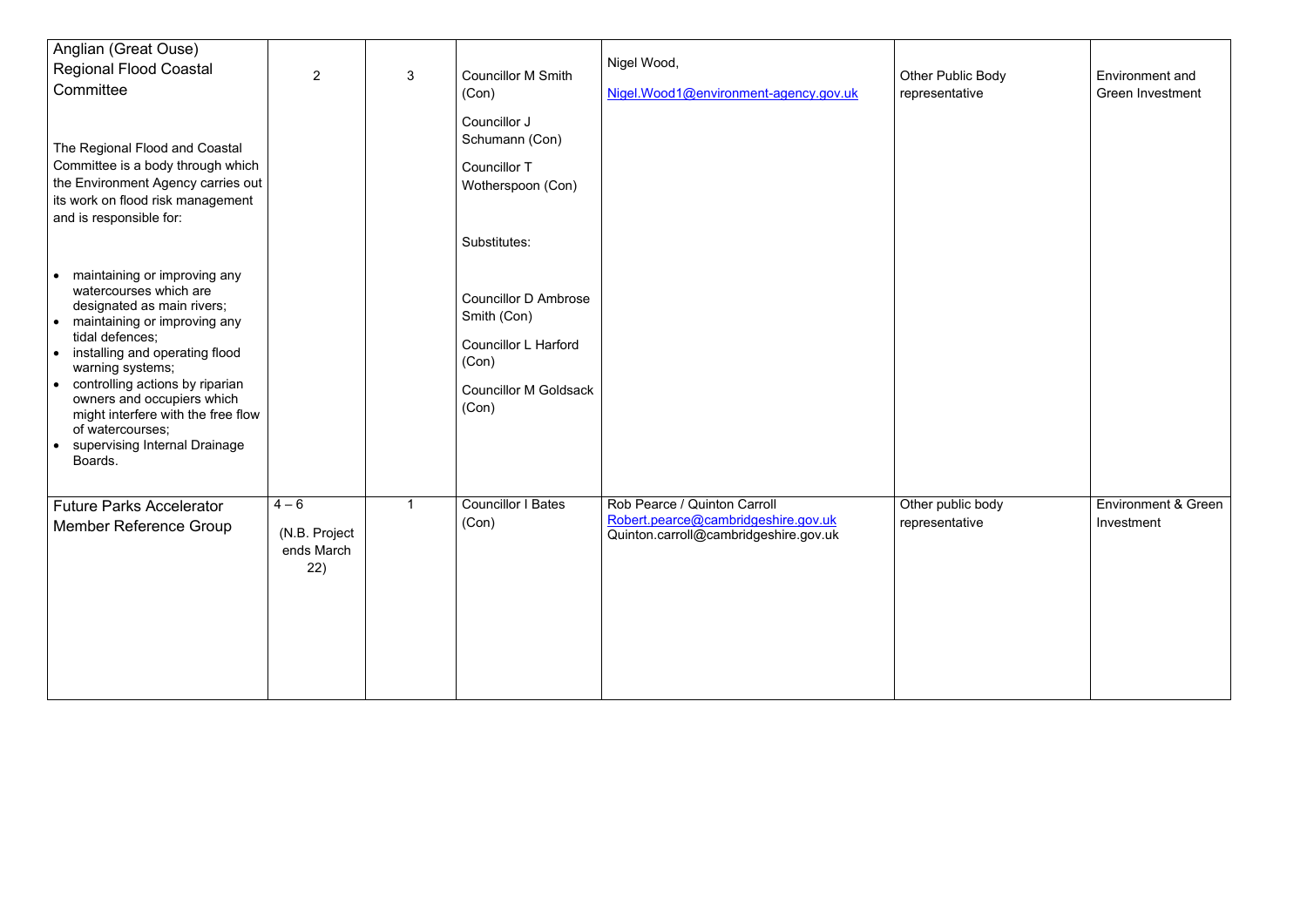| Name of Body                                     | Meetings per   | No of           | Representative(s)             | <b>Contact Details</b>              | <b>Guidance Classification</b>   | Committee to Approve                       |
|--------------------------------------------------|----------------|-----------------|-------------------------------|-------------------------------------|----------------------------------|--------------------------------------------|
|                                                  | Annum          | representatives |                               |                                     |                                  |                                            |
| <b>Barrington Quarry</b>                         |                |                 |                               |                                     |                                  |                                            |
| Site Liaison                                     |                |                 |                               |                                     |                                  |                                            |
| Committee                                        | $\overline{2}$ |                 | Local Member(s):<br>Gamlingay | lan Southcott                       | Other Public Body representative | <b>Environment</b> and<br>Green Investment |
| The Committee will                               |                |                 |                               | <b>UK Community Affairs Manager</b> |                                  |                                            |
| provide a forum for<br>local                     |                |                 |                               | Cemex                               |                                  |                                            |
| representatives to<br>discuss with staff         |                |                 |                               |                                     |                                  |                                            |
| from the operator of                             |                |                 |                               | 01788 517323                        |                                  |                                            |
| the former                                       |                |                 |                               |                                     |                                  |                                            |
| <b>Barrington Quarry</b><br>and Barrington Light |                |                 |                               | lan.southcott@cemex.com             |                                  |                                            |
| Railway site matters                             |                |                 |                               |                                     |                                  |                                            |
| and any direct                                   |                |                 |                               |                                     |                                  |                                            |
| $ $ impact of site and<br>railway operations     |                |                 |                               |                                     |                                  |                                            |
| beyond its                                       |                |                 |                               |                                     |                                  |                                            |
| boundary. Members                                |                |                 |                               |                                     |                                  |                                            |
| will be informed of                              |                |                 |                               |                                     |                                  |                                            |
| site progress and                                |                |                 |                               |                                     |                                  |                                            |
| rail operations and                              |                |                 |                               |                                     |                                  |                                            |
| any other matters of                             |                |                 |                               |                                     |                                  |                                            |
| relevance affecting                              |                |                 |                               |                                     |                                  |                                            |
| the site or railway. It                          |                |                 |                               |                                     |                                  |                                            |
| will provide a means                             |                |                 |                               |                                     |                                  |                                            |
| whereby, in addition                             |                |                 |                               |                                     |                                  |                                            |
| to day-to-day                                    |                |                 |                               |                                     |                                  |                                            |
| provisions made                                  |                |                 |                               |                                     |                                  |                                            |
| available by the                                 |                |                 |                               |                                     |                                  |                                            |
| operator,                                        |                |                 |                               |                                     |                                  |                                            |
| information and                                  |                |                 |                               |                                     |                                  |                                            |
| concerns or                                      |                |                 |                               |                                     |                                  |                                            |
| complaints about                                 |                |                 |                               |                                     |                                  |                                            |
| site or rail                                     |                |                 |                               |                                     |                                  |                                            |
| operations can be                                |                |                 |                               |                                     |                                  |                                            |
| aired and                                        |                |                 |                               |                                     |                                  |                                            |
| appropriate                                      |                |                 |                               |                                     |                                  |                                            |
| resolutions                                      |                |                 |                               |                                     |                                  |                                            |
| discussed.                                       |                |                 |                               |                                     |                                  |                                            |
|                                                  |                |                 |                               |                                     |                                  |                                            |

| Environment and<br>Green Investment |
|-------------------------------------|
|                                     |
|                                     |
|                                     |
|                                     |
|                                     |
|                                     |
|                                     |
|                                     |
|                                     |
|                                     |
|                                     |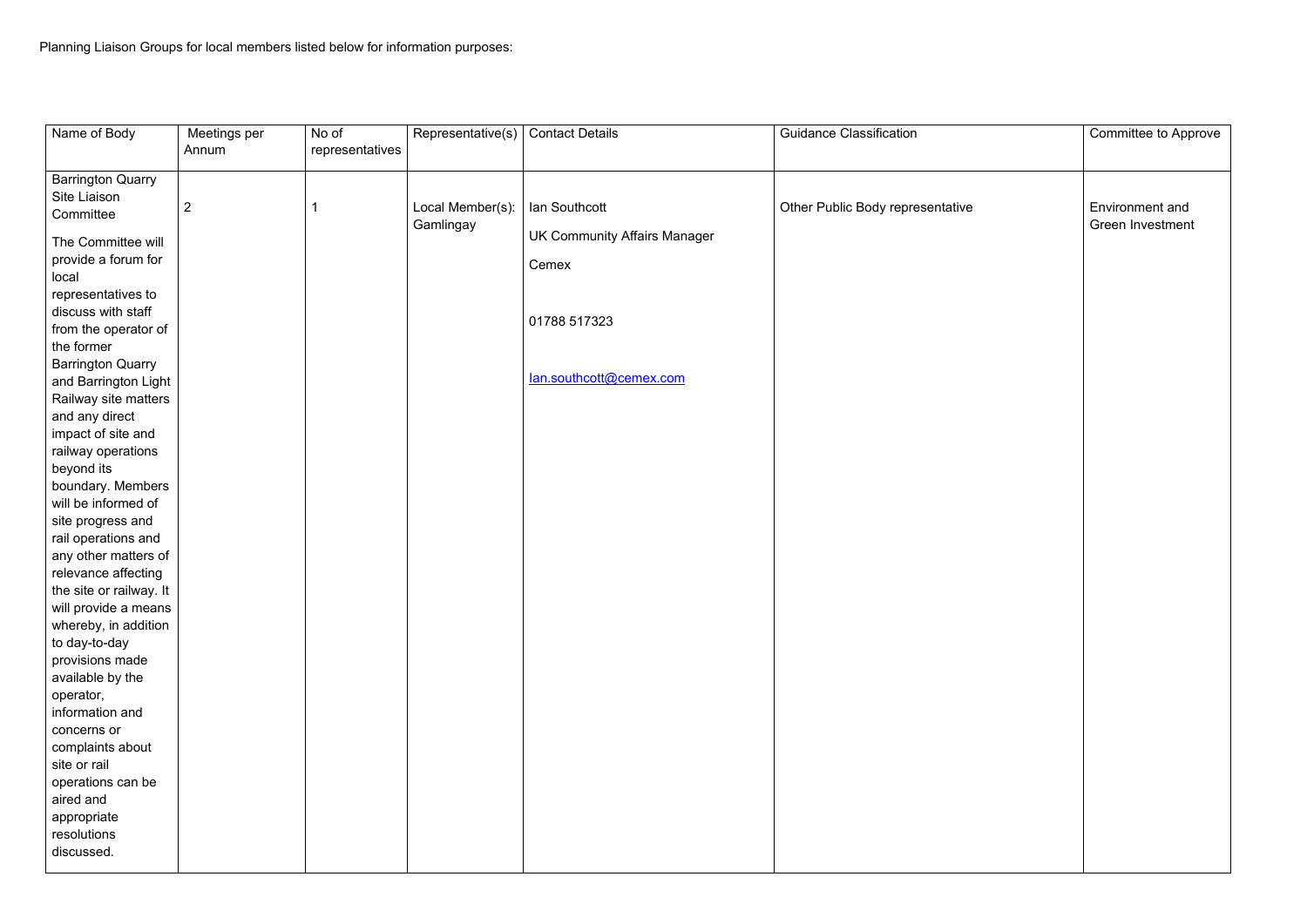| Cambridgeshire<br><b>Consultative Group</b><br>for the Fletton<br><b>Brickworks Industry</b><br>(Whittlesey)                                                                                                                                                                                                                                                         | $\overline{2}$      | Local Member(s):<br>Whittlesey North;<br><b>Whittlesey South</b>                                                                                     | Diane Munday<br>Secretary, Forterra                                                                                                     | Other Public Body representative | <b>Environment and</b><br>Green Investmen |
|----------------------------------------------------------------------------------------------------------------------------------------------------------------------------------------------------------------------------------------------------------------------------------------------------------------------------------------------------------------------|---------------------|------------------------------------------------------------------------------------------------------------------------------------------------------|-----------------------------------------------------------------------------------------------------------------------------------------|----------------------------------|-------------------------------------------|
| The aim of this<br>group is to develop<br>and maintain lines<br>of communication<br>between the site<br>operator, the County<br>Council & other<br>regulatory bodies<br>and the local<br>community in order<br>that matters of<br>concern can be<br>resolved in a timely<br>and non-<br>confrontational<br>manner.                                                   |                     |                                                                                                                                                      | 01733 359148<br>Diane.munday@forterra.co.uk                                                                                             |                                  |                                           |
| Needingworth<br><b>Quarry Liaison</b><br>Group<br>The aim of this<br>group is to develop<br>and maintain lines<br>of communication<br>between the site<br>operator, the County<br>Council & other<br>regulatory bodies<br>and the local<br>community in order<br>that matters of<br>concern can be<br>resolved in a timely<br>and non-<br>confrontational<br>manner. | $\overline{2}$<br>4 | Local Member(s):<br>Cottenham &<br>Willingham;<br>Somersham &<br>Earith;<br>Longstanton,<br>Northstowe &<br>Over; St Ives<br>South &<br>Needingworth | Hilton Law<br>Unit Manager - Cambridgeshire<br>Hanson Aggregates<br>hilton.law@hanson.com<br>Direct dial - 01487 849026<br>07773 313194 | Other Public Body representative | <b>Environment and</b><br>Green Investmen |

| sentative | <b>Environment and</b><br><b>Green Investment</b> |  |
|-----------|---------------------------------------------------|--|
| sentative | Environment and<br>Green Investment               |  |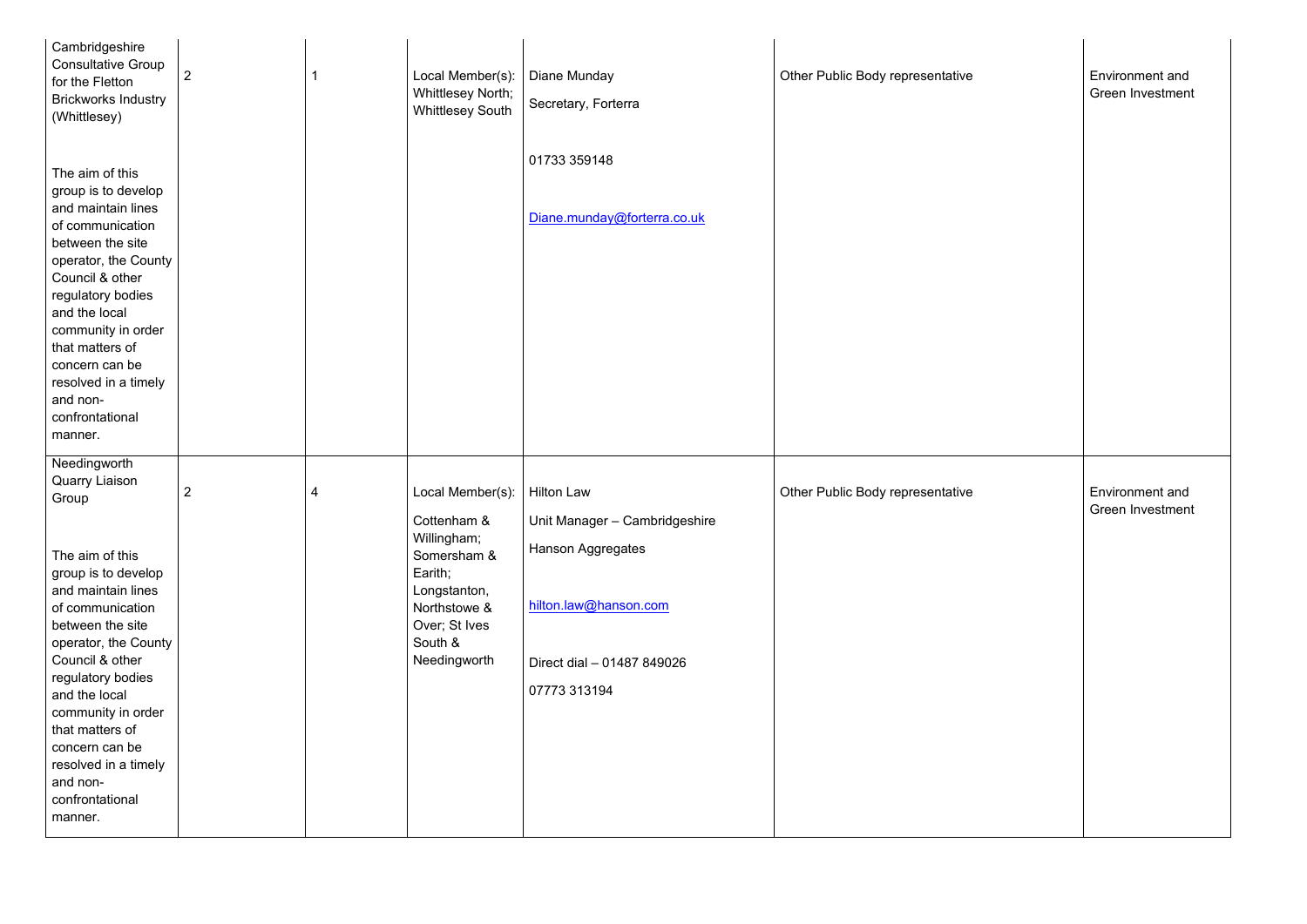| <b>Warboys Landfill</b><br><b>Site Local Liaison</b><br>Forum<br>The aim of this<br>group is to monitor<br>progress of the<br>development and<br>the subsequent<br>restoration of the<br>land and provide a<br>means to consider<br>matters of local<br>concern relating to<br>the site.                                                                                                                                                                                                        |          | Local Member(s):<br>Warboys & the<br><b>Stukeleys</b> | <b>Mark Farren</b><br>Managing Director, Woodford Waste<br><b>Management Services Ltd</b><br>01487 824240<br>Mark.Farren@woodfordrecycling.co.uk | Other Public Body representative |
|-------------------------------------------------------------------------------------------------------------------------------------------------------------------------------------------------------------------------------------------------------------------------------------------------------------------------------------------------------------------------------------------------------------------------------------------------------------------------------------------------|----------|-------------------------------------------------------|--------------------------------------------------------------------------------------------------------------------------------------------------|----------------------------------|
| <b>Warboys Site</b><br><b>Liaison Committee</b><br>[Heat and power<br>plant comprising<br>biomass energy<br>from waste facility<br>and treatment of<br>waste water by<br>evaporation]<br>The Committee will<br>provide a forum for<br>local<br>representatives to<br>discuss site matters<br>and be informed of<br>site progress. It will<br>provide a means<br>whereby information<br>and<br>concerns/complaints<br>about the site can<br>be aired with<br>appropriate<br>solutions discussed. | 4 then 1 | Local Member(s):<br>Warboys & the<br><b>Stukeleys</b> | <b>Mark Farren</b><br>Managing Director, Woodford Waste<br><b>Management Services Ltd</b><br>01487 824240<br>Mark.Farren@woodfordrecycling.co.uk | Other Public Body representative |

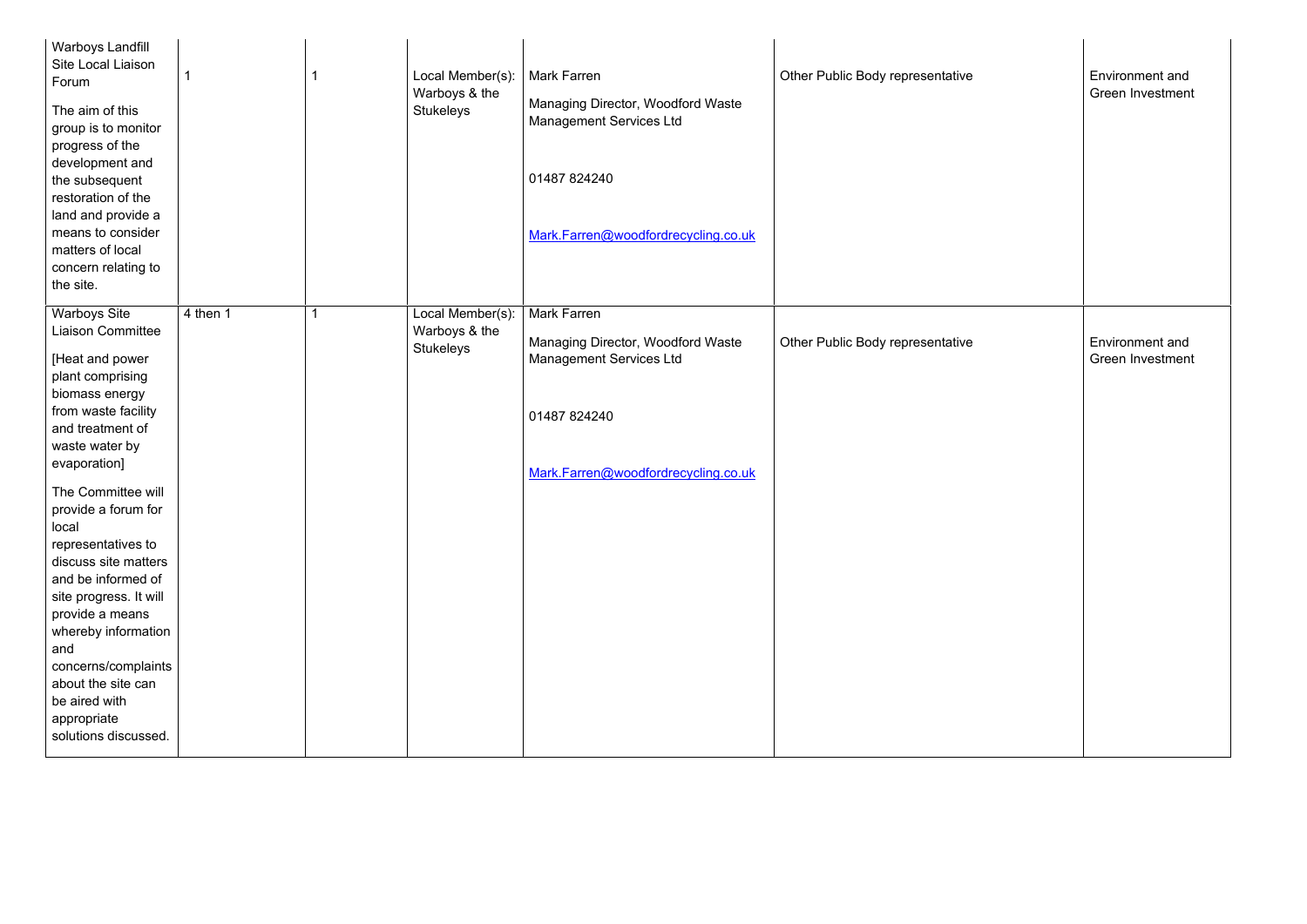| <b>Milton Landfill</b><br>Liaison Group<br>(FCC)<br>The aim of this<br>group is to develop<br>and maintain lines<br>of communication<br>between the site<br>operator, the County<br>Council & other<br>regulatory bodies<br>and the local<br>community in order<br>that matters of<br>concern can be<br>resolved in a timely<br>and non-<br>confrontational<br>manner. | $1 - 2$        | Local Member(s)                                | <b>Roisin Bennett</b><br>Site Business Manager; Milton Landfill<br>Site, East Anglian Closed Sites<br>Mobile: 07827 231024<br>Roisin.Bennett@fccenvironment.co.uk | Other Public Body representative |
|------------------------------------------------------------------------------------------------------------------------------------------------------------------------------------------------------------------------------------------------------------------------------------------------------------------------------------------------------------------------|----------------|------------------------------------------------|-------------------------------------------------------------------------------------------------------------------------------------------------------------------|----------------------------------|
| <b>Dimmocks Cote</b><br>Liaison Group<br>The aim of this<br>group is to develop<br>and maintain lines<br>of communication<br>between the site<br>operator, the County<br>Council & other<br>regulatory bodies<br>and the local<br>community in order<br>that matters of<br>concern can be<br>resolved in a timely<br>and non-<br>confrontational<br>manner.            | $1 - 2$        | Local Member(s):<br>Soham South &<br>Haddenham | Kevin Hicks kevin.hicks@lkab.com<br><b>Quarry Operations Manager</b><br>01353 720726                                                                              | Other Public Body representative |
| Waterbeach Waste<br>Management Park<br>Liaison Group<br>The aim of this<br>group is to develop<br>and maintain lines                                                                                                                                                                                                                                                   | $\overline{2}$ | Local Member(s)                                | Amey Liaison Group<br>WasteEnquiries<br>AmeyCespa.Enquiries@amey.co.uk                                                                                            | Other Public Body representative |

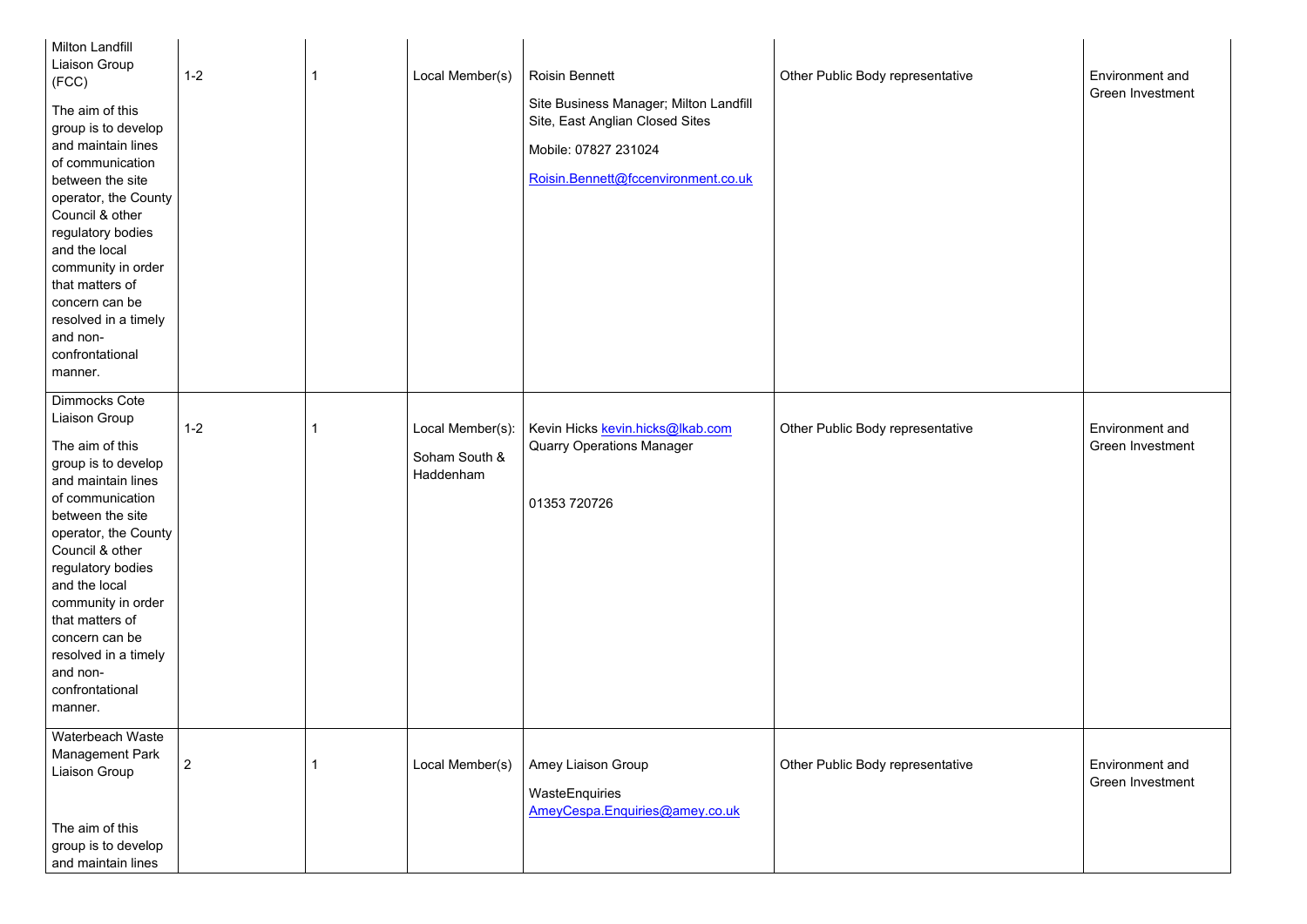| of communication<br>between the site<br>operator, the County<br>Council & other<br>regulatory bodies<br>and the local<br>community in order<br>that matters of<br>concern can be<br>resolved in a timely<br>and non-<br>confrontational<br>manner. |                |                |                       |                                                      |                                  |
|----------------------------------------------------------------------------------------------------------------------------------------------------------------------------------------------------------------------------------------------------|----------------|----------------|-----------------------|------------------------------------------------------|----------------------------------|
| Mitchell Hill Liaison<br>Group                                                                                                                                                                                                                     | $\overline{2}$ | $\overline{2}$ | Local Member(s)       | Mick George Limited (formerly                        | Other Public Body representative |
| The aim of this                                                                                                                                                                                                                                    |                |                |                       | Frimstone)                                           |                                  |
| group is to develop                                                                                                                                                                                                                                |                |                |                       |                                                      |                                  |
| and maintain lines                                                                                                                                                                                                                                 |                |                |                       | Mr John Gough                                        |                                  |
| of communication                                                                                                                                                                                                                                   |                |                |                       | <b>MG Planning</b>                                   |                                  |
| between the site<br>operator, the County                                                                                                                                                                                                           |                |                |                       | planning@mickgeorge.co.uk                            |                                  |
| Council & other                                                                                                                                                                                                                                    |                |                |                       |                                                      |                                  |
| regulatory bodies                                                                                                                                                                                                                                  |                |                |                       |                                                      |                                  |
| and the local                                                                                                                                                                                                                                      |                |                |                       |                                                      |                                  |
| community in order                                                                                                                                                                                                                                 |                |                |                       |                                                      |                                  |
| that matters of                                                                                                                                                                                                                                    |                |                |                       |                                                      |                                  |
| concern can be                                                                                                                                                                                                                                     |                |                |                       |                                                      |                                  |
| resolved in a timely                                                                                                                                                                                                                               |                |                |                       |                                                      |                                  |
| and non-<br>confrontational                                                                                                                                                                                                                        |                |                |                       |                                                      |                                  |
| manner.                                                                                                                                                                                                                                            |                |                |                       |                                                      |                                  |
|                                                                                                                                                                                                                                                    |                |                |                       |                                                      |                                  |
| Envar Liaison                                                                                                                                                                                                                                      |                |                |                       |                                                      |                                  |
| Committee                                                                                                                                                                                                                                          | $\overline{2}$ |                | Local Member(s):      | Donna Haysom                                         | Other Public Body representative |
| The aim of this                                                                                                                                                                                                                                    |                |                |                       |                                                      |                                  |
| group is to develop                                                                                                                                                                                                                                |                |                | Somersham &<br>Earith | Office Manager, Envar Composting Ltd,<br>(Cambridge) |                                  |
| and maintain lines                                                                                                                                                                                                                                 |                |                |                       |                                                      |                                  |
| of communication<br>between the site                                                                                                                                                                                                               |                |                |                       | donna.haysom@envar.co.uk                             |                                  |
| operator, the County                                                                                                                                                                                                                               |                |                |                       | 01487 849840                                         |                                  |
| Council & other                                                                                                                                                                                                                                    |                |                |                       |                                                      |                                  |
| regulatory bodies                                                                                                                                                                                                                                  |                |                |                       |                                                      |                                  |
| and the local                                                                                                                                                                                                                                      |                |                |                       |                                                      |                                  |
| community in order                                                                                                                                                                                                                                 |                |                |                       |                                                      |                                  |
| that matters of                                                                                                                                                                                                                                    |                |                |                       |                                                      |                                  |
| concern can be                                                                                                                                                                                                                                     |                |                |                       |                                                      |                                  |

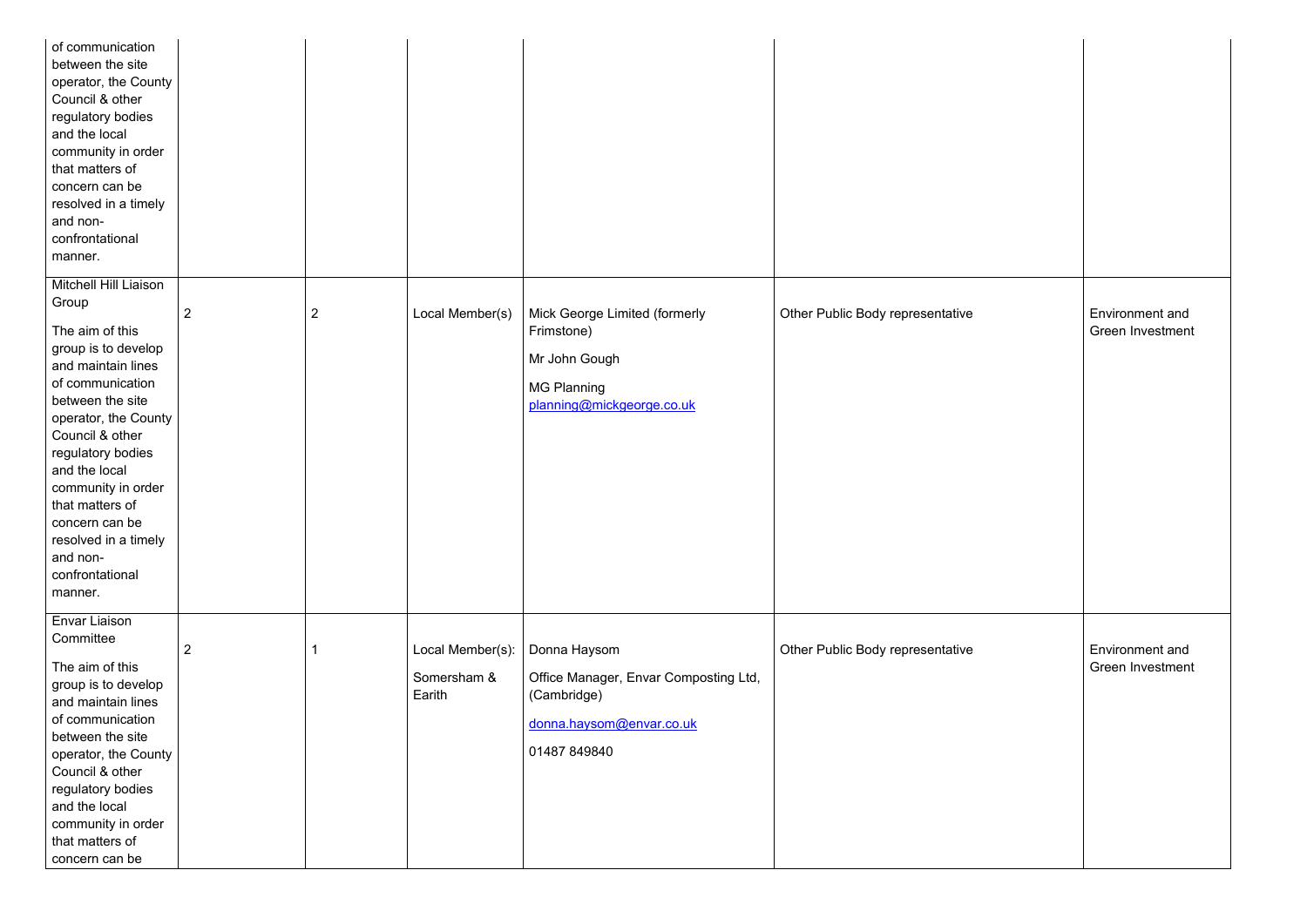| resolved in a timely<br>and non-<br>confrontational<br>manner.                                                                                                                                                                                                                         |                |                |                                                                                                        |                                                                                        |                                  |
|----------------------------------------------------------------------------------------------------------------------------------------------------------------------------------------------------------------------------------------------------------------------------------------|----------------|----------------|--------------------------------------------------------------------------------------------------------|----------------------------------------------------------------------------------------|----------------------------------|
| Little Paxton Quarry<br>Liaison Group<br>The aim of this<br>group is to monitor<br>progress of the<br>development and<br>provide a local<br>forum to consider<br>matters of local<br>concern relating to<br>the winning and<br>working of minerals<br>and restoration and<br>afteruse. | $\overline{2}$ | $\overline{2}$ | Local Member(s):<br><b>St Neots Priory</b><br>Park & Little<br>Paxton;<br>Brampton &<br><b>Buckden</b> | Aggregate Industries<br>Kirsten Hannaford-Hill<br>Kirsten.Hannaford-Hill@aggregate.com | Other Public Body representative |